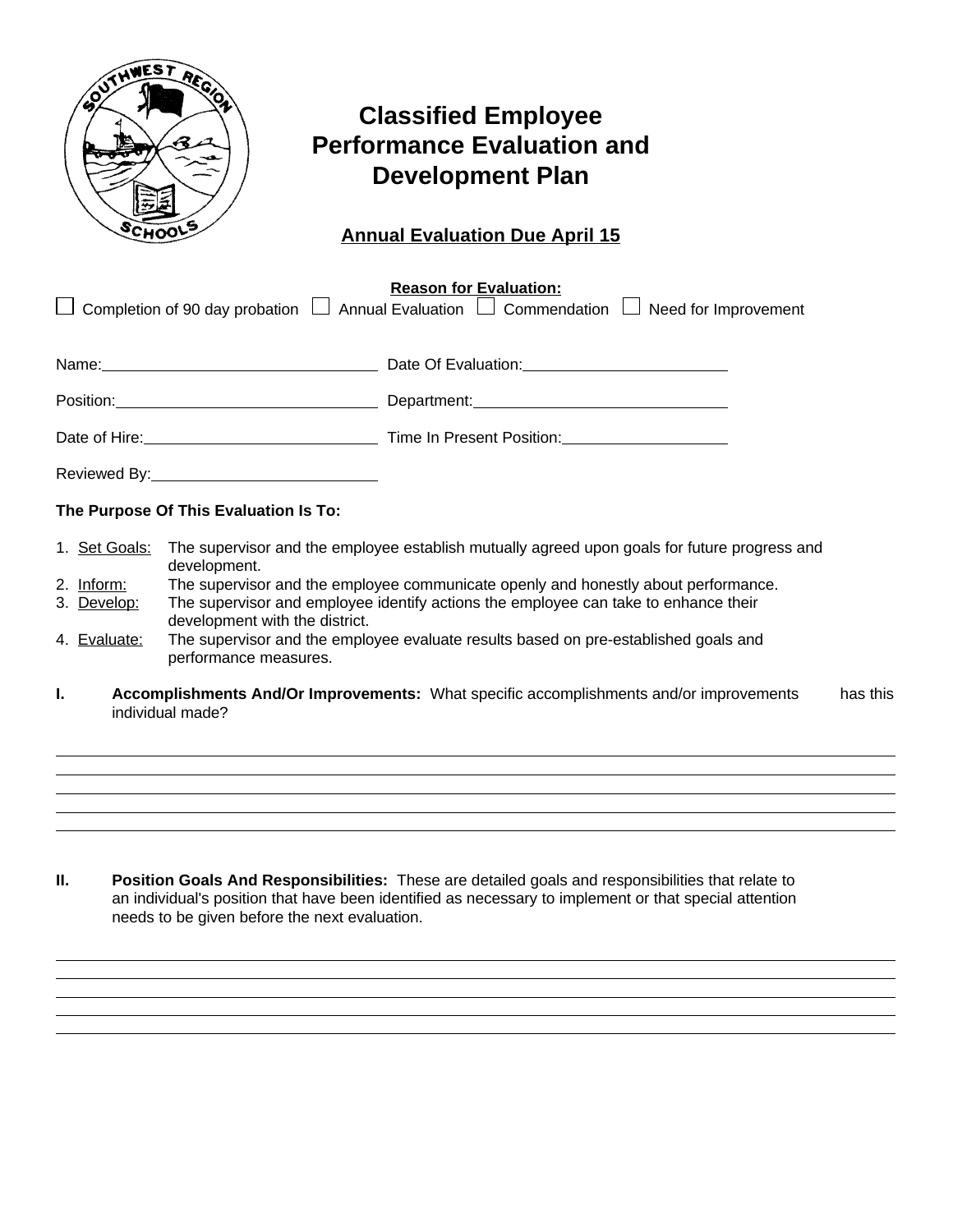- **III. Performance Appraisal:** Please consider the employee's demonstrated performance and mark the line which most closely describes that performance.
- 1. Outstanding: Performance consistently far exceeds expectations.<br>2. Commendable: Performance consistently exceeds normal expecta
- Commendable: Performance consistently exceeds normal expectations and job requirements.
- 3. Meets Requirements: Performance consistently meets expectations and job requirements.
- 4. Needs Improvement: Performance usually meets expectations and minimum requirements for the job.
- 5. Not Acceptable: Performance is below the minimum acceptable standards.

Loyalty: The willingness to consider and talk about the district in a positive way.

| Outstanding | Commendable | <b>Meets Requirements</b>                                                              | Needs Improvement | Not Acceptable                                                                                                         |  |
|-------------|-------------|----------------------------------------------------------------------------------------|-------------------|------------------------------------------------------------------------------------------------------------------------|--|
|             |             |                                                                                        |                   | Teamwork: The working relationship established with fellow employees and supervisor in the working environment.        |  |
| Outstanding | Commendable | <b>Meets Requirements</b>                                                              | Needs Improvement | Not Acceptable                                                                                                         |  |
|             |             | task assigned. This also applies to attendance and punctuality.                        |                   | <b>Dependability:</b> The reliance which can be placed on an employee to persevere and carry through to completion any |  |
| Outstanding | Commendable | <b>Meets Requirements</b>                                                              | Needs Improvement | Not Acceptable                                                                                                         |  |
|             |             | and criticisms are of a constructive nature. The support of district decisions.        |                   | Cooperation: The willingness to do a little more than asked, problems are presented with possible solutions,           |  |
| Outstanding | Commendable | <b>Meets Requirements</b>                                                              | Needs Improvement | Not Acceptable                                                                                                         |  |
|             |             | Volume Of Work: The amount of work produced compared with the requirements of the job. |                   |                                                                                                                        |  |
| Outstanding | Commendable | <b>Meets Requirements</b>                                                              | Needs Improvement | Not Acceptable                                                                                                         |  |
|             |             |                                                                                        |                   |                                                                                                                        |  |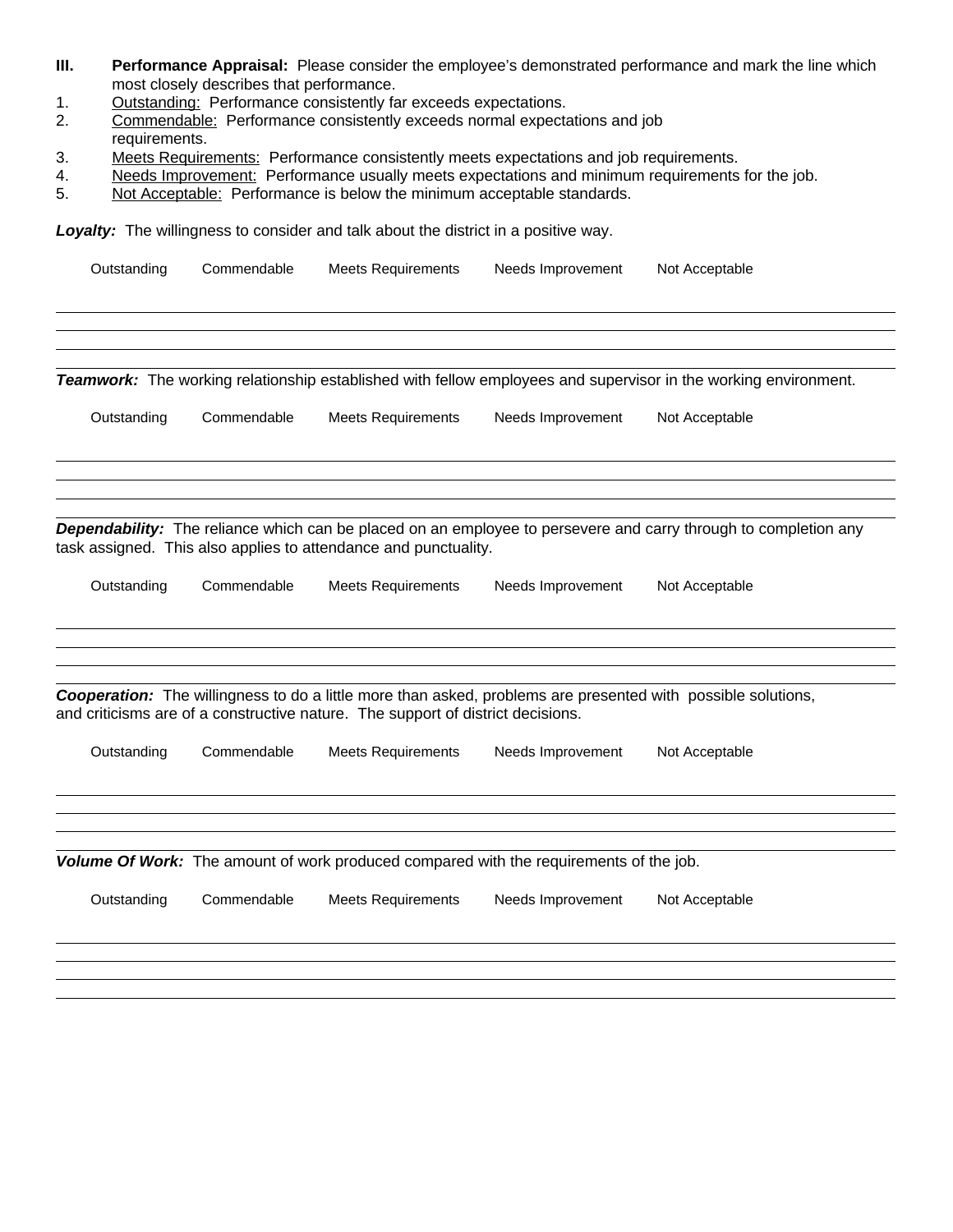**Quality Of Work:** The state-of-finish, completeness, attention to detail, and reliability in jobs performed. Work that requires little or no follow-up.

| Outstanding                   | Commendable | <b>Meets Requirements</b>                                                                                                                                         | Needs Improvement | Not Acceptable                                                                                                    |  |  |
|-------------------------------|-------------|-------------------------------------------------------------------------------------------------------------------------------------------------------------------|-------------------|-------------------------------------------------------------------------------------------------------------------|--|--|
|                               |             | Level Of "Primary Job" Skills: The skill level exhibited in the primary trades or jobs for which the                                                              |                   |                                                                                                                   |  |  |
| employee was primarily hired. |             |                                                                                                                                                                   |                   |                                                                                                                   |  |  |
| Outstanding                   | Commendable | <b>Meets Requirements</b>                                                                                                                                         | Needs Improvement | Not Acceptable                                                                                                    |  |  |
| primarily hired.              |             | Level Of "General" Skills: The skill level exhibited in areas other than for which the employee was                                                               |                   |                                                                                                                   |  |  |
| Outstanding                   | Commendable | <b>Meets Requirements</b>                                                                                                                                         | Needs Improvement | Not Acceptable                                                                                                    |  |  |
| and objectives.               |             | <b>Initiative:</b> The exhibition of energy and self reliance. Actions that reflect interest and concern for the                                                  |                   | students and district. Striving for compliance in achieving new goals. Having input into the development of goals |  |  |
| Outstanding                   | Commendable | <b>Meets Requirements</b>                                                                                                                                         | Needs Improvement | Not Acceptable                                                                                                    |  |  |
|                               |             |                                                                                                                                                                   |                   | <b>Care Of Tools And Equipment:</b> The care, neatness, accounting of, and possession of tools and equipment.     |  |  |
| Outstanding                   | Commendable | <b>Meets Requirements</b>                                                                                                                                         | Needs Improvement | Not Acceptable                                                                                                    |  |  |
|                               |             | Appearance And Neatness: The wearing of fresh reasonably clean clothes. Neatly groomed daily.<br>Maintains a neat and clean working area, quarters, or shop area. |                   |                                                                                                                   |  |  |
| Outstanding                   | Commendable | <b>Meets Requirements</b>                                                                                                                                         | Needs Improvement | Not Acceptable                                                                                                    |  |  |
|                               |             |                                                                                                                                                                   |                   |                                                                                                                   |  |  |
|                               |             |                                                                                                                                                                   |                   |                                                                                                                   |  |  |